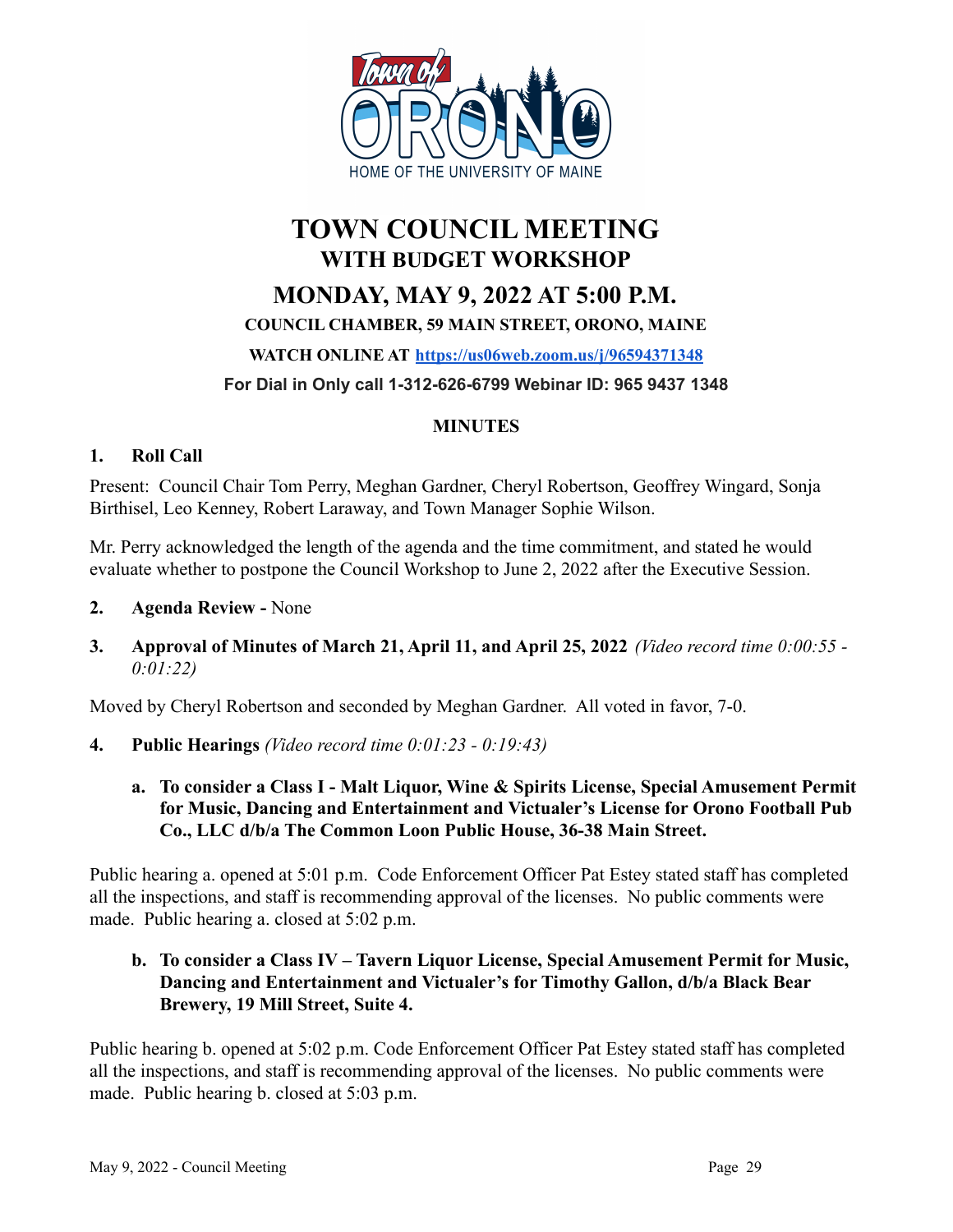### **c. To consider a Class XI - Malt Liquor, Wine & Spirits License, Special Amusement Permit for Music, Dancing and Entertainment and Victualer's License for Margs Mex Orono, LLC d/b/a Margaritas Mexican Restaurant, 15 Mill Street.**

Public hearing c. opened at 5:03 p.m. Code Enforcement Officer Pat Estey stated staff has completed all the inspections, and staff is recommending approval of the licenses, conditioned upon approval from the Life Safety Officer regarding inspection of the sprinkler system. No public comments were made. Public hearing b. closed at 5:04 p.m.

#### **d. To consider a Class I – Malt Liquor, Wine & Spirits License, Special Amusement Permit for Music, Dancing and Entertainment and Victualer's License for The Bear's Den, Memorial Union, University of Maine.**

Public hearing d. opened at 5:04 p.m. Code Enforcement Officer Pat Estey stated staff has completed all the inspections, and staff is recommending approval of the licenses. No public comments were made. Public hearing d. closed at 5:05 p.m.

### **e. To consider a Class I – Malt Liquor, Wine & Spirits License, Special Amusement Permit for Music, Dancing and Entertainment and Victualer's License for Wells Catering, University of Maine.**

Public hearing e. opened at 5:05 p.m. Code Enforcement Officer Pat Estey stated staff has completed all the inspections, and staff is recommending approval of the licenses. No public comments were made. Public hearing e. closed at 5:06 p.m.

## **f. To consider an Amendment to the Town of Orono Ordinances, Chapter 18 Land Use, Sec. 18-31 Definitions, to create a definition for Fraternity and Sorority Houses.**

Public hearing f. opened at 5:06 p.m. Town Planner Kyle Drexler stated this ordinance amendment was reviewed by the Council Committee, and the Planning Board held its public hearing and review. The amendment creates a definition for fraternity and sorority houses which are an allowed use in the University zoning district. He noted this amendment supports the existing practice and defines the summer use of fraternity/sorority houses for lodging of groups of people taking part in University sponsored events or programs. Ms. Wilson stated the language addresses groups of people and gets away from individual use. He noted the Planning Board suggested adding language that clarifies the common interest, "approved by the University". Councilors discussed this change, and agreed it was redundant and unnecessary to add. Council supported the language as presented. No public comments were made. Public hearing f. closed at 5:14 p.m.

### g. **To consider Amendments to the Town of Orono Ordinances, Chapter 20 Law Enforcement, to amend standards for recovery of costs for Police Services and Disorderly Property.** *[This public hearing was postponed from the April 11th Council Meeting.]*

Public hearing g. opened at 5:15 p.m. Town Planner Kyle Drexler stated this ordinance amendment was reviewed by the Council Committee, but not required to go to the Planning Board because it is not a land use ordinance amendment. He reviewed the changes to Article II (Recovery of Costs for Police Services at Large Events on Private Property), changing the meaning of large events from gatherings of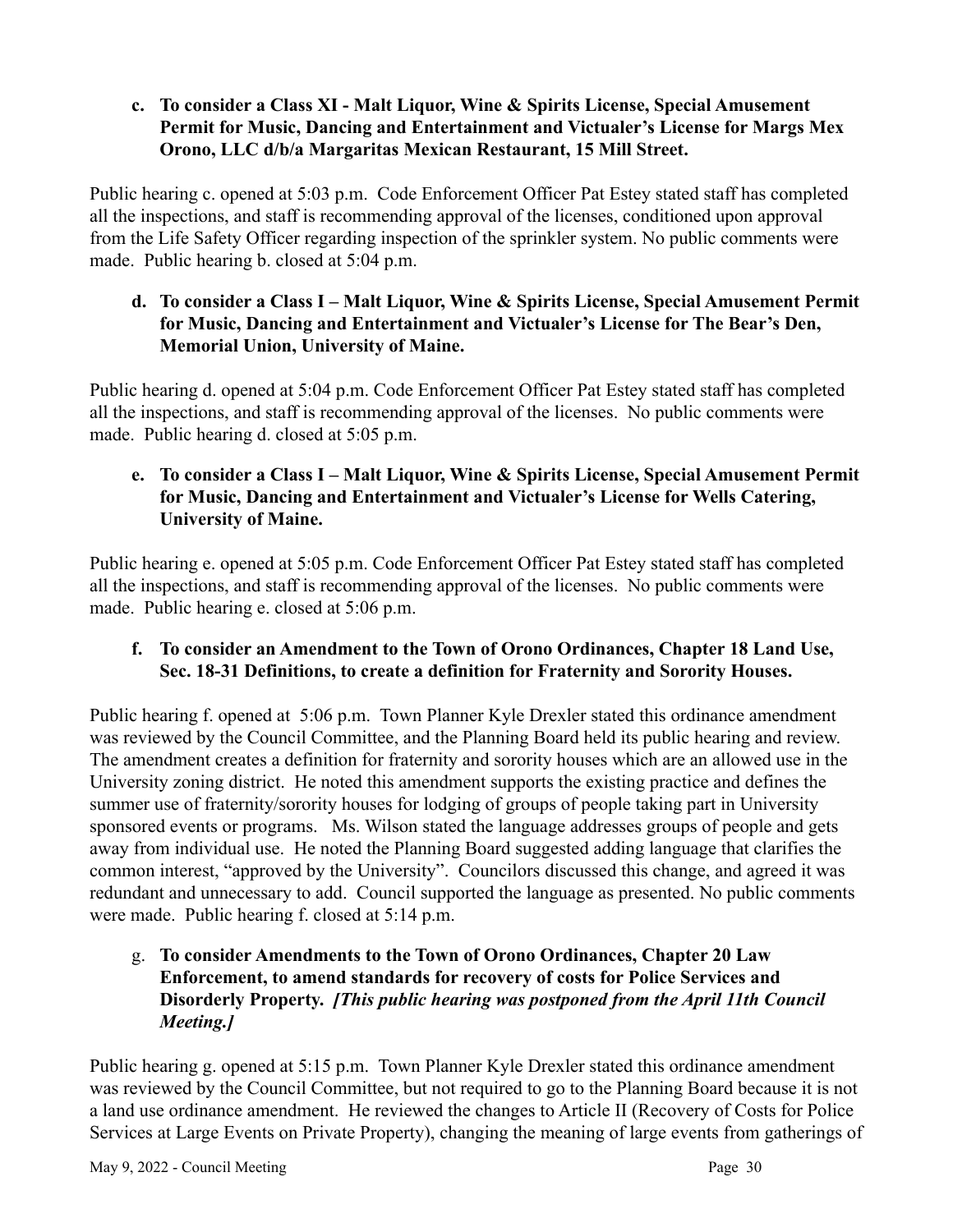five or more persons to 20 or more, police response, and police service fees. He also reviewed the changes to Article III (Disorderly Property), which creates two types of disorderly activity; involving fewer than 20 persons (Disorderly Activity-1), and 20 or more persons (Disorderly Activity-2). Mr. Drexler stated he met with landlords and discussed the language to address larger scale activities having a larger impact. He noted the adoption of the ordinance will be discussed next month. No public comments were made. Public hearing g. closed at 5:19 p.m.

## **5. Acknowledgments by Council Members** *(Video record time 0:19:44 - 0:23:53)*

Meghan Gardner acknowledged the Public Safety staff for their service during the Maine Day events. She noted it was a challenging day that was handled smoothly. Ms. Gardner also acknowledged Public Works for the new road projects they will be doing this season, and for the Landfill Days coming up on May 13-15. Ms. Wilson noted that residents will need to have an annual landfill pass, but do not need tickets.

Cheryl Robertson acknowledged the people taking care of the beautiful flower gardens around town. She also congratulated the 2022 UMaine graduates who were able to graduate in person.

Leo Kenney stated his neighbor, Ray Thomas, wanted to thank the Town for the flags on the bridge. Ms. Wilson acknowledged UMaine Facilities who donate their time and equipment to put up the flags,

Sonja Birthisel acknowledged the 1,500 UMaine students who did service projects on Maine Day. Students involved with the Black Bear Exchange packed 15,000 meals for those in need.

Rob Laraway acknowledged the beautiful gardens around town.

Tom Perry recognized Public Safety for their efforts during Maine Day. He noted that the State Police complimented the Police Department for their Maine Day planning and organizational efforts.

Mr. Perry also acknowledged the passing of Evan Osgood, a longtime resident of Orono and UMaine Professor of Entomology.

- **6. Unfinished Business -** None
- **7. Consent Agenda** *(Video record time 0:23:56 0:24:48)*

| Order 22-67 Order, approving a Class I - Malt Liquor, Wine & Spirits License, Special |  |
|---------------------------------------------------------------------------------------|--|
| <b>Amusement Permit for Music, Dancing and Entertainment and Victualer's</b>          |  |
| License for Orono Football Pub Co., LLC d/b/a The Common Loon Public                  |  |
| House, 36-38 Main Street.                                                             |  |

- **Order 22-68 Order, approving a Class IV Tavern Liquor License, Special Amusement Permit for Music, Dancing and Entertainment and Victualer's for Timothy Gallon, d/b/a Black Bear Brewery, 19 Mill Street, Suite 4.**
- **Order 22-69 Order, approving a Class XI Malt Liquor, Wine & Spirits License, Special Amusement Permit for Music, Dancing and Entertainment and Victualer's License for Margs Mex Orono, LLC d/b/a Margaritas Mexican Restaurant, 15 Mill Street, conditioned upon approval from the Life Safety Officer.**
- **Order 22-70 Order, approving a Class I Malt Liquor, Wine & Spirits License, Special Amusement Permit for Music, Dancing and Entertainment and Victualer's License for The Bear's Den, Memorial Union, University of Maine.**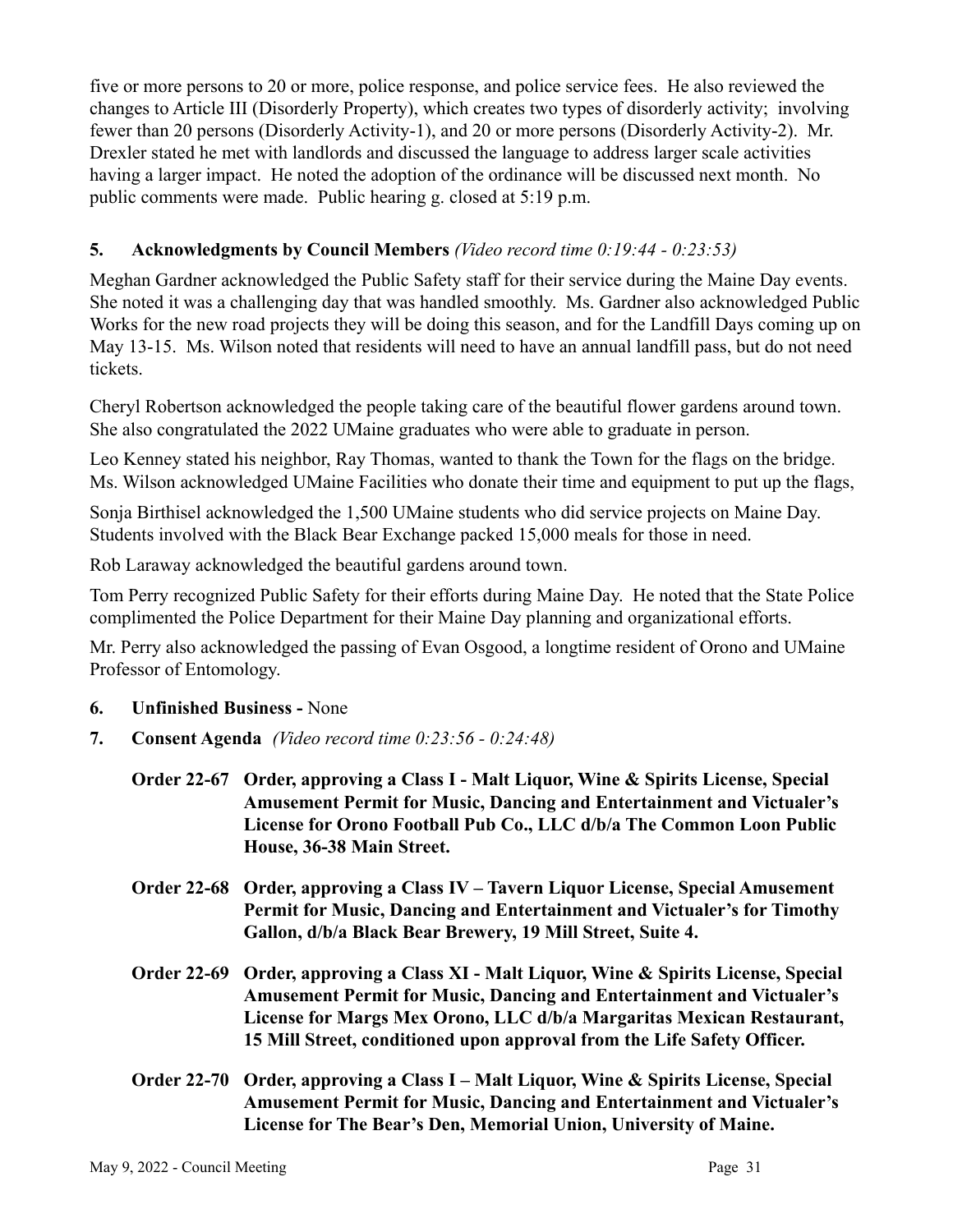- **Order 22-71 Order, approving a Class I Malt Liquor, Wine & Spirits License, Special Amusement Permit for Music, Dancing and Entertainment and Victualer's License for Wells Catering, University of Maine.**
- **Order 22-72 Order, changing the time of the June 13, 2022 Regular Council Meeting from 7PM to 5PM.**
- **Order 22-73 Order, setting June 13, 2022 at 5:00 p.m. as the date for a public hearing to discuss the 2022-2023 Municipal, Capital and WPCF budgets.**
- **Order 22-74 Order, setting June 13, 2022 at 5:00 p.m. as the date for a public hearing to consider a Sewer Rate for FY2023.**
- **Order 22-75 Order, setting June 13, 2022 at 5:00 p.m. as the date for a public hearing to accept comments on the Proposed FY2023 Fee Schedule.**
- **Order 22-76 Order, setting June 13, 2022 at 5:00 p.m. as the date for a public hearing for reviewing the Orono Village Center District Development Program.**
- **Order 22-77 Order, setting June 13, 2022 at 5:00 p.m. as the date for a public hearing on the estimating and assessing of assessments upon all lots or property within the Village Center Tax District (Municipal District) and establishing a tax rate for Fiscal Year 2023.** *(Recommendation for FY23 is \$0.00/\$1,000 taxable value)*
- **Order 22-78 Order, proclaiming May 19, 2022 as the official day for the celebration of Arbor Day in the Town of Orono.**
- **Order 22-79 Order, proclaiming the Month of June as Pride Month in the Town of Orono.**
- **Order 22-80 Order, proclaiming June 19, 2022 as Juneteenth in the Town of Orono.**
- **Order 22-81 Order, appointing/re-appointing the following Board/Committee Members:**
	- **●** *Board of Appeals***:** Dennis Cross (3-year term, associate seat: expiring 2025)
	- **●** *Trails Committee***:**

Glen Koehler and Jim Rose (3-year terms: expiring 2025)

**●** *Tree Board***:** Kenneth Fergusson and Jason Clarke (3-year terms, regular member seats: expiring 2025 and Cindy Blease (3-year associate seat, filling an unexpired term until April 2024)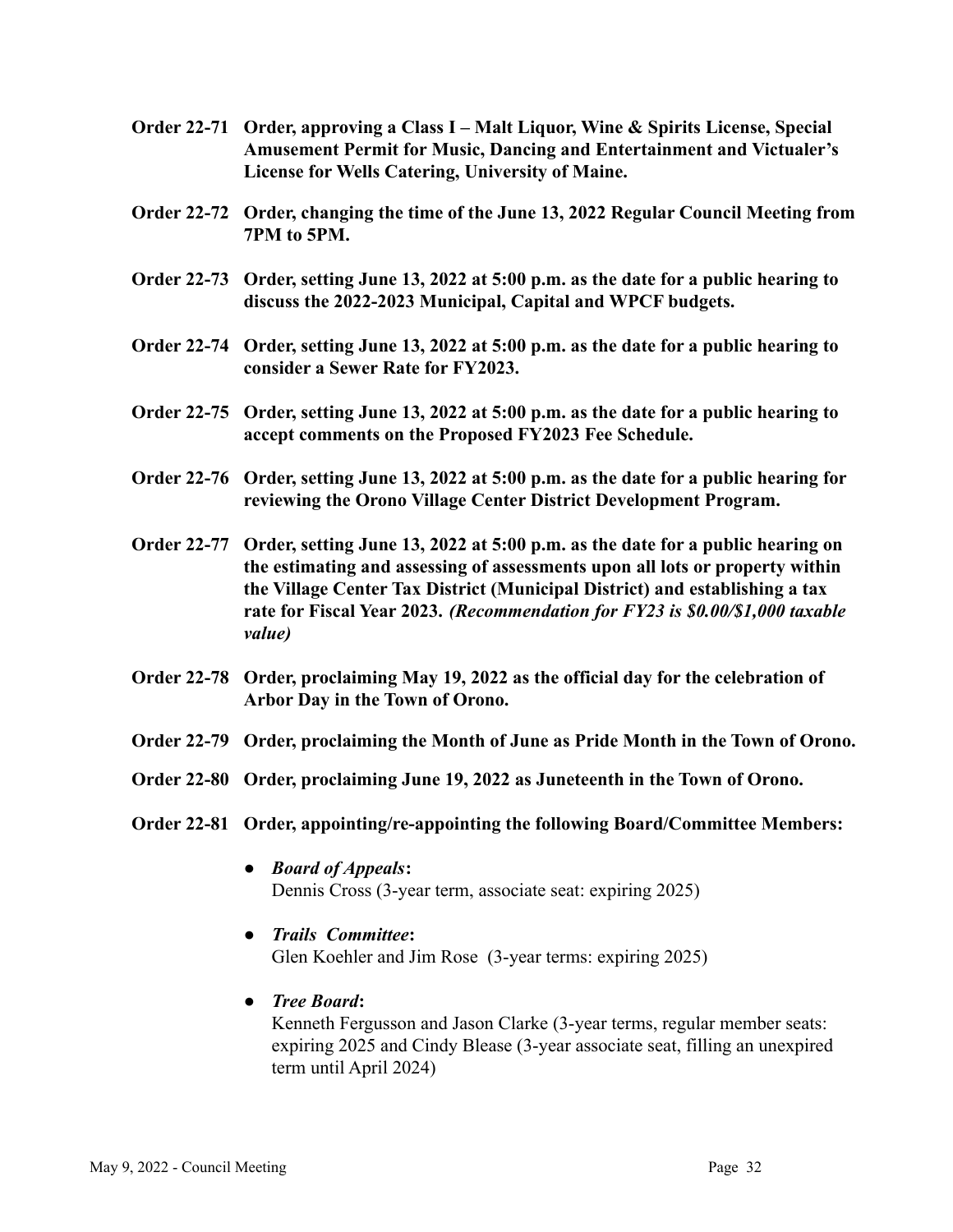#### **Order 22-82 Order, appointing Council Members to the following standing Council committees:**

| Finance & Operations | <b>Community Development</b> | Comp Plan Implementation |
|----------------------|------------------------------|--------------------------|
| Tom Perry (Chair)    | Geoff Wingard (Chair)        | Meghan Gardner (Chair)   |
| Leo Kenney           | Tom Perry                    | Cheryl Robertson         |
| Meghan Gardner       | Sonja Birthisel              | Geoff Wingard            |
|                      | Rob Laraway                  | Rob Laraway              |
|                      | Leo Kenney                   |                          |
|                      | Environment                  |                          |
|                      | Cheryl Robertson (Chair)     |                          |

**Order 22-83 Order, acknowledging the date of June 14, 2022 as the date of the State Primary and RSU#26 Budget Validation Referendum Election and setting the hours of voting as 7:00 a.m. to 8:00 p.m. and the polling place as the Council Chambers for Ward 1, Precincts 1, 2 & 3.**

Sonja Birthisel

- **Order 22-84 Order, changing the hours that the Registrar will accept registrations of applicants who appear in person as follows: On the last five business days before the June 14, 2022 State Primary and RSU#26 Budget Validation Referendum Election, from 7:30 a.m. to 5:30 p.m. [MRSA 21A, Sec. 122.6.A (2) and (8)].**
- **Order 22-85 Order, approving the Town Clerk's appointment of Belle Ryder, Angela Kohtala, and Judith Sullivan as Wardens, and Patricia Davis, Danielle Nightingale, and Cynthia Smith as Deputy Wardens for the June 14, 2022 State Primary and RSU#26 Budget Validation Referendum Election for Ward 1, Precincts 1, 2 & 3.**
- **Order 22-86 Order, amending the \$1,000,000 General Obligation Note dated May 14, 2021, and awarded to the Maine Municipal Bond Bank, Augusta, Maine by changing the maturity date to May 14, 2023, as shown on the attached Allonge, which is hereby adopted as if fully stated herein, and further to authorize the Treasurer and Chair of the Town Council to execute said Allonge and all other documents necessary to complete said amendment.** *All other terms and conditions as stated in said General Obligation Note will remain the same.*

Moved by Cheryl Robertson and seconded by Sonja Birthisel to approve the consent agenda. The vote was in favor, 6-0-1 (with Ms. Gardner abstaining due to her husband's business license, Order #22-67).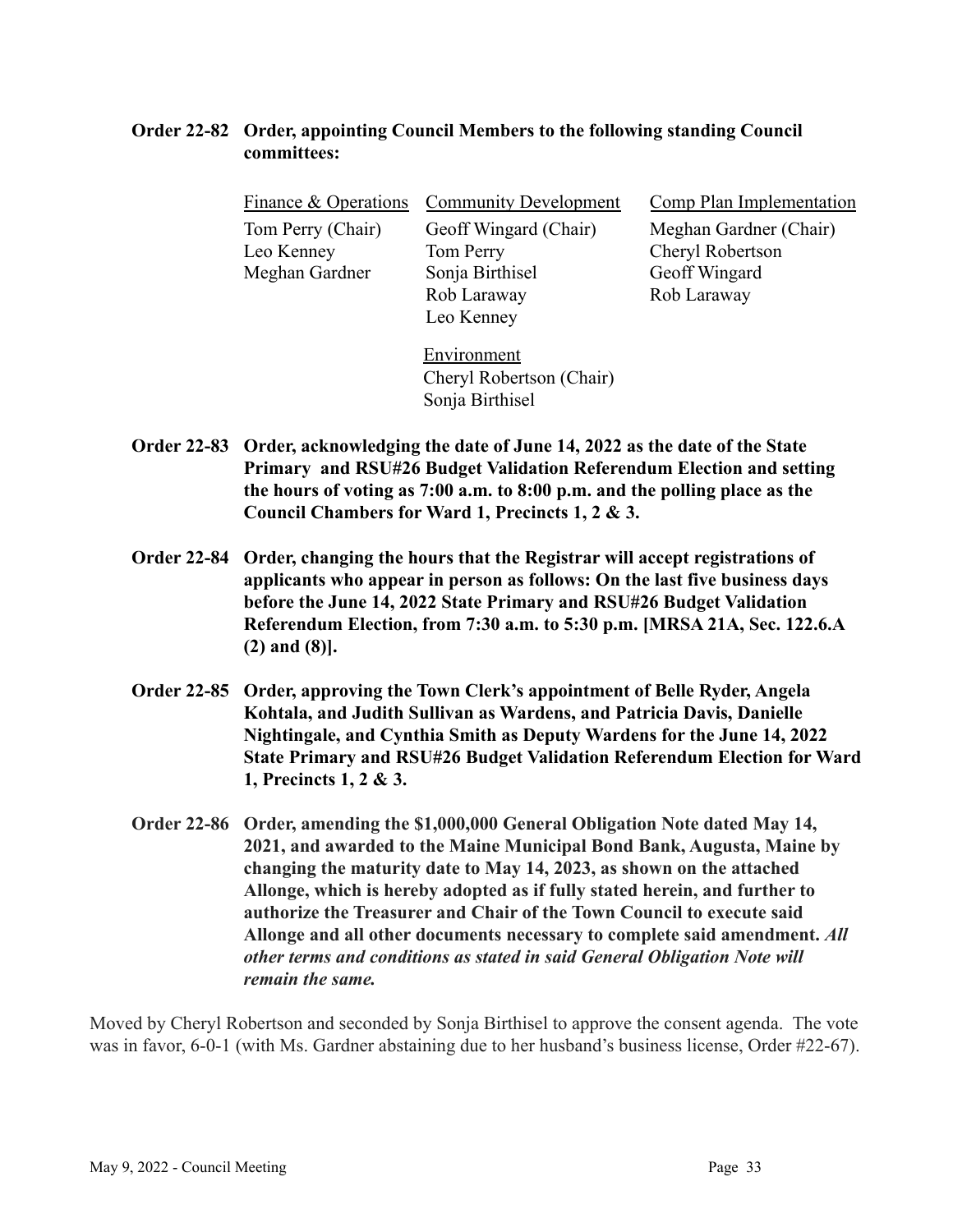#### **8. New Business**

## **Order 22-87 Order, approving the Zoning Change of Map 27-2 Lots 118, 119, and 121 (39 Pine Street (Orono Public Library), 10 Birch Street (Senior Center), and related parking lot) from Medium Density Residential to Village Commercial.** *(Video record time 0:24:55 - 0:26:32)*

Moved by Cheryl Robertson and seconded by Meghan Gardner. All voted in favor, 7-0.

Town Planner Kyle Drexler noted this zone change has gone to the Planning Board and Council for their public hearings regarding the expansion of the Village Commercial District to include adjacent properties owned by the Town of Orono, including the Orono Public Library. No concerns were stated. Mr. Drexler stated this change will update the zoning map to include the properties stated.

#### **Order 22-88 Order, approving the purchase of a Camera System for the Police Interview Room from Motorola Solutions of Allen, Texas in an amount not to exceed \$25,600 with funds drawn from the Police Asset Forfeiture Fund.** *(Video record time 0:26:33 - 0:42:38)*

Moved by Meghan Gardner and seconded by Cheryl Robertson. The vote was in favor, 6-0-1 (with Ms. Birthisel abstaining without stating a reason).

Ms. Wilson stated the current camera system is not working. She explained that recording videos are critical in case development, as well as for departmental accountability and training, and accreditation. The quote provided by Motorola Solutions includes required hardware, set up, 5-year subscriptions for video operations, evidence and document management, redaction, and transcription services. Staff continues to work with Motorola to expand the system to include an evidence room camera; however, the additional quote had not been received. Staff recommend utilizing the State Asset Forfeiture Account, which currently has a balance of \$59,152.96. She noted the quote for the evidence room will be brought to Council at a later date.

Deputy Police Chief Dan Merrill described the two camera perspectives of the Motorola system.

Ms. Birthisel questioned whether the body cameras would be enough. Chief Merrill spoke of the two camera perspectives/angles that are important. Ms. Wilson noted, with the body cameras, you would not see the officer or get the best view.

Ms. Gardner spoke of Orono's accreditation when other communities were not, noting Orono has had best practices for a long time. She supported the use of the funds. Mr. Perry spoke of the importance of video for legal case support.

Ms. Birthisel asked about the lesser cost for the evidence room camera. Chief Merrill explained the subscription and upfront costs of the system, and that the added camera will fold into the system.

Ms. Wilson spoke highly of Public Safety's support during the recent UMaine graduation.

#### **Order 22-89 Order, authorizing the Town Manager to enter into a contract for Pavement Marking Services to Lucas Striping, LLC of Readfield in the amount of \$29,446 to be drawn from the approved Public Works Operating Budget.** *(Video record time 0:42:39 - 0:47:21)*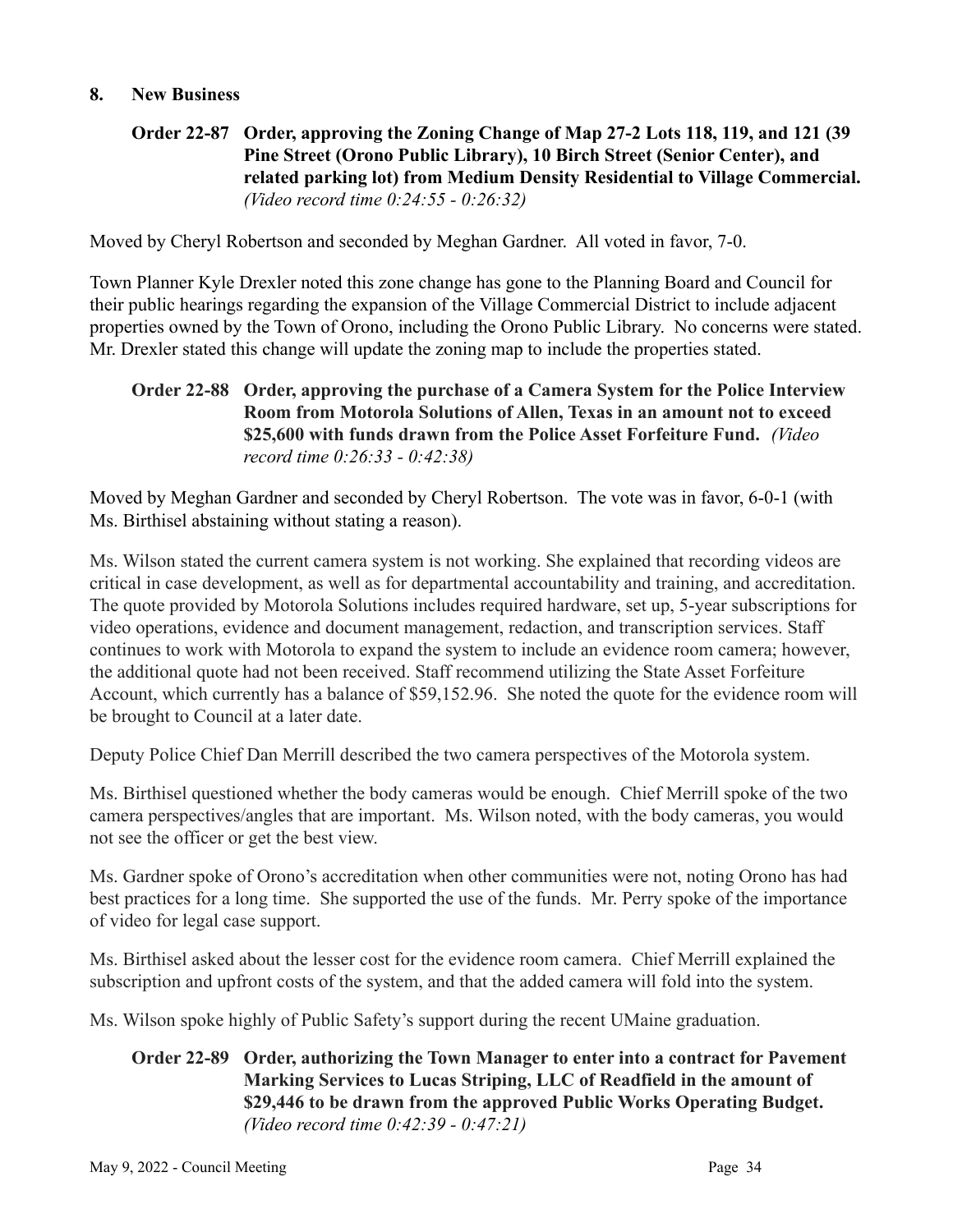Moved by Cheryl Robertson and seconded by Meghan Gardner. All voted in favor, 7-0.

Public Works Director Rob Yerxa stated he received three bids for pavement markings services, and Lucas Striping, LLC was the low bidder. He noted it is a one-year contract, with the option of two, 1-year additional contracts. Mr. Yerxa described the striping of lines, symbols and crosswalks that are required by traffic control and safety regulations and the good service received by Lucas Striping. Mr. Yerxa noted the increase from last year was about \$4,000.

Mr. Kenney noted the crosswalks with lights on College Avenue are very effective.

## **Order 22-90 Order, authorizing the Town Manager to allocate \$250,000 of the 2020 Infrastructure (Fiber) bond proceeds to fund additional expenses related to the Chapel Road/College Heights Drainage and Road Improvement Project.** *(Video record time 0:47:22 - 0:57:46)*

Moved by Meghan Gardner and seconded by Robert Laraway. All voted in favor, 7-0.

Mr. Yerxa stated when the North Main Avenue (final phase), Chapel Road, and College Heights road and drainage project was bid, the initial scope of work needed to be value engineered (strategically reduced) in order to bring the project within budget. Construction on Chapel Road began this week and staff has identified conditions under the pavement that will reduce the effectiveness (longevity) of the road if the base is not rebuilt. Staff and the Town Engineer are working with the contractor to reach agreement with the restoration of the original scope of the project.

Staff is recommending that the Town Council consider allocating the remaining \$250,000 of the 2020 Infrastructure bond that had been issued for fiber to this road infrastructure project. Shortly after the bond had been issued, Old Town-Orono Fiber Corporation informed the Town that it no longer required the matching funds to build out the regional fiber network. Council had discussed the option of attempting to use these matching funds to expand the coverage planned through the OTO Fiber/OTELCO project and determined that the amount of additional rural coverage was extremely small and not a good use of these funds. Mr. Yerxa stated that restoring the project to its original scope will extend the life of the roads many years.

### **Order 22-91 Order, authorizing the Town Manager enter into an agreement with Sebago Technics of South Portland, Maine for Engineering Services related to a Webster Neighborhood Traffic and Pedestrian Safety Study; and, further, to re-allocate \$9,900 remaining in the Water Street Capital Infrastructure Project to fund said Study.** *(Video record time 0:57:49 - 1:06:10)*

Moved by Meghan Gardner and seconded by Geoffrey Wingard. All voted in favor, 7-0.

Ms. Wilson stated that last December, staff met with residents, property owners, and property managers from the Webster Neighborhood to learn more about concerns related to the safety and livability of the neighborhood. Residents shared several concerns related to traffic and pedestrian safety in this area. As staff began to discuss strategies for addressing these concerns, it became apparent that further data and technical (engineering) assistance were needed to identify options and provide support for recommendations to the Town Council regarding how the Town could best address these concerns. Sebago Technics provides traffic engineering services to the Town and has significant understanding of the Route 2/Park Street corridor and is best positioned to conduct this study.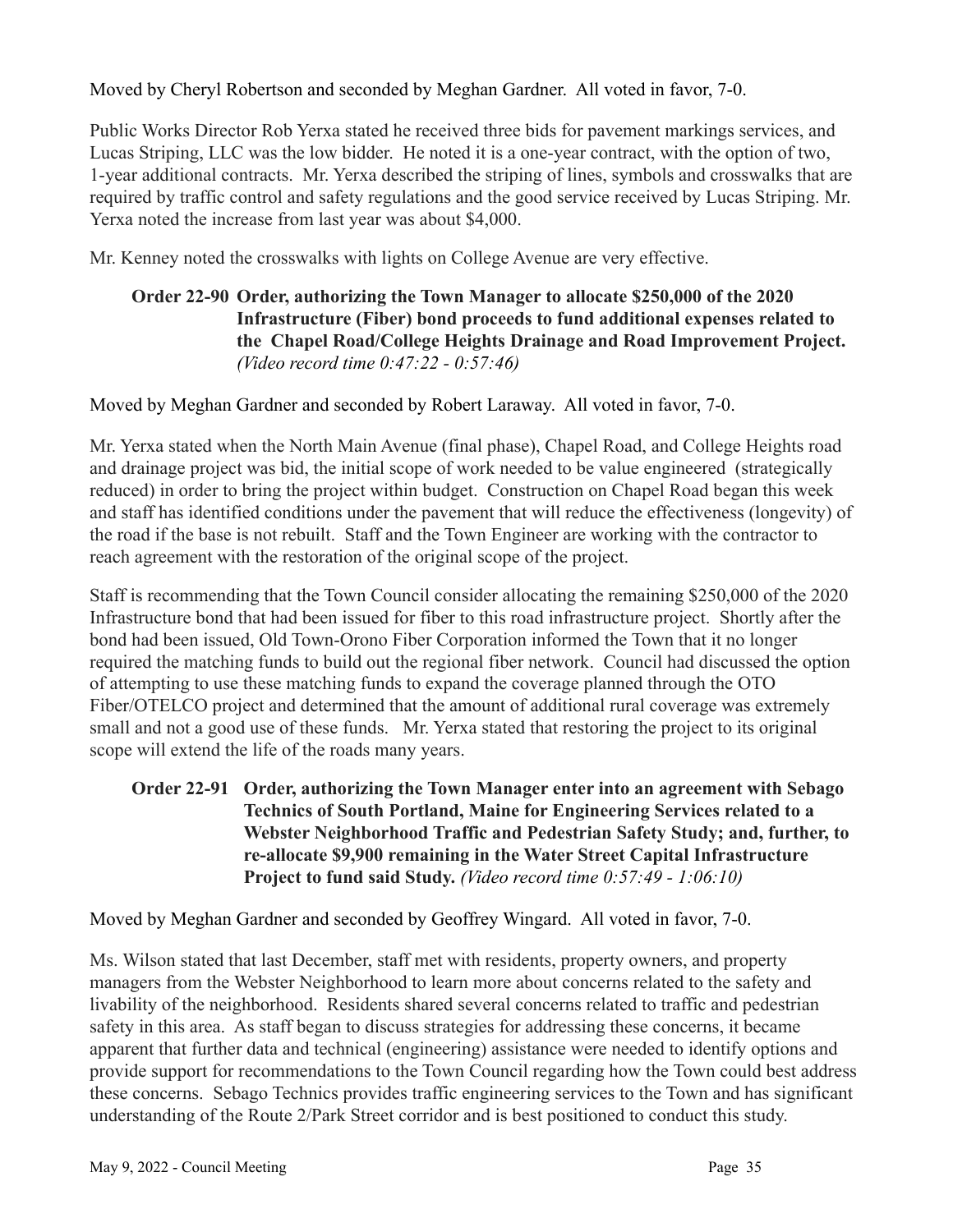Councilors discussed details of the neighborhood situation. Staff provided details of the engineering study that would be conducted. Mr. Wingard suggested getting the news out to the community about this project.

**Order, 22-92 Order, authorizing the purchase of UV Lamps from UV Superstore in the amount of \$12,224; and, further authorizing the purchase of additional replacement bulbs of up to \$1,916, not to exceed the total budgeted amount of \$14,140 as approved in the FY22 WPCF Capital Budget with funds drawn from the WPCF Capital Reserve Account.** *(Video record time 1:06:11 - 1:10:24)*

Moved by Cheryl Robertson and seconded by Meghan Gardner. All voted in favor, 7-0.

WPCF Superintendent Chris Prue stated the plant uses ultraviolet light to disinfect treated wastewater prior to it being discharged into the Penobscot River. This equipment consists of two banks of lamps. One bank is enough for proper disinfection and the other bank sits in reserve with an expected lamp life of approximately 12,000 hours. Staff alternates the banks from year to year in an effort to achieve about 7 years from two sets of lamps. The Town's State issued license required disinfection from May 15th to October 1st each year. He noted the State intends to increase the disinfection time from April to November, due to climate change. Staff recommends the purchase of one set now, which was approved as part of the FY22 WPCF Capital Budget, and the other in the upcoming budget cycle.

## **9. Council Committee/Representative Reports** *(Video record time 1:10:25 - 1:22:45)*

**Environment Committee -** Ms. Robertson reported that the Committee met on April 27th and had a presentation from a UMaine student group regarding recycling at the three large housing complexes. The group did research and reported their findings that students, given the opportunity, would recycle. Megan Hess provided an MS4 overview, and the Committee discussed the Community Resilience Grant (weatherize Orono campaign).

Ms. Wilson provided information on the Town's recycling program. She also provided information about the Street and Stream Clean Up event, May 21, 2022 with the overview, education and outreach piece at 9 a.m. on Zoom, and watch parties in neighborhoods. Mr. Yerxa explained that people should register online and safety equipment will be provided. Ms. Ryder stated 130 people participated last year. Mr. Yerxa stated crews will pick up the bags of trash that are collected that day.

Mr. Yerca and Ms. Wilson described the education and outreach, including the poster contest, and cleaning/inspection of catch basins. More information can be found under the Environmental Services tab on the Town's website, and also on the homepage.

## **10. Future Agenda Items/Items of Concern -** None

- **11. Public Petitions -** None
- **12. Public Comments** *(Video record time 1:23:05 1:31:35)*

John Schuster of Longfellow Heights, presented an idea for an artisan gallery in downtown Orono. He envisioned an active participation for artists to create and people observe their work in a downtown space. He noted it could be funded through a community grant.